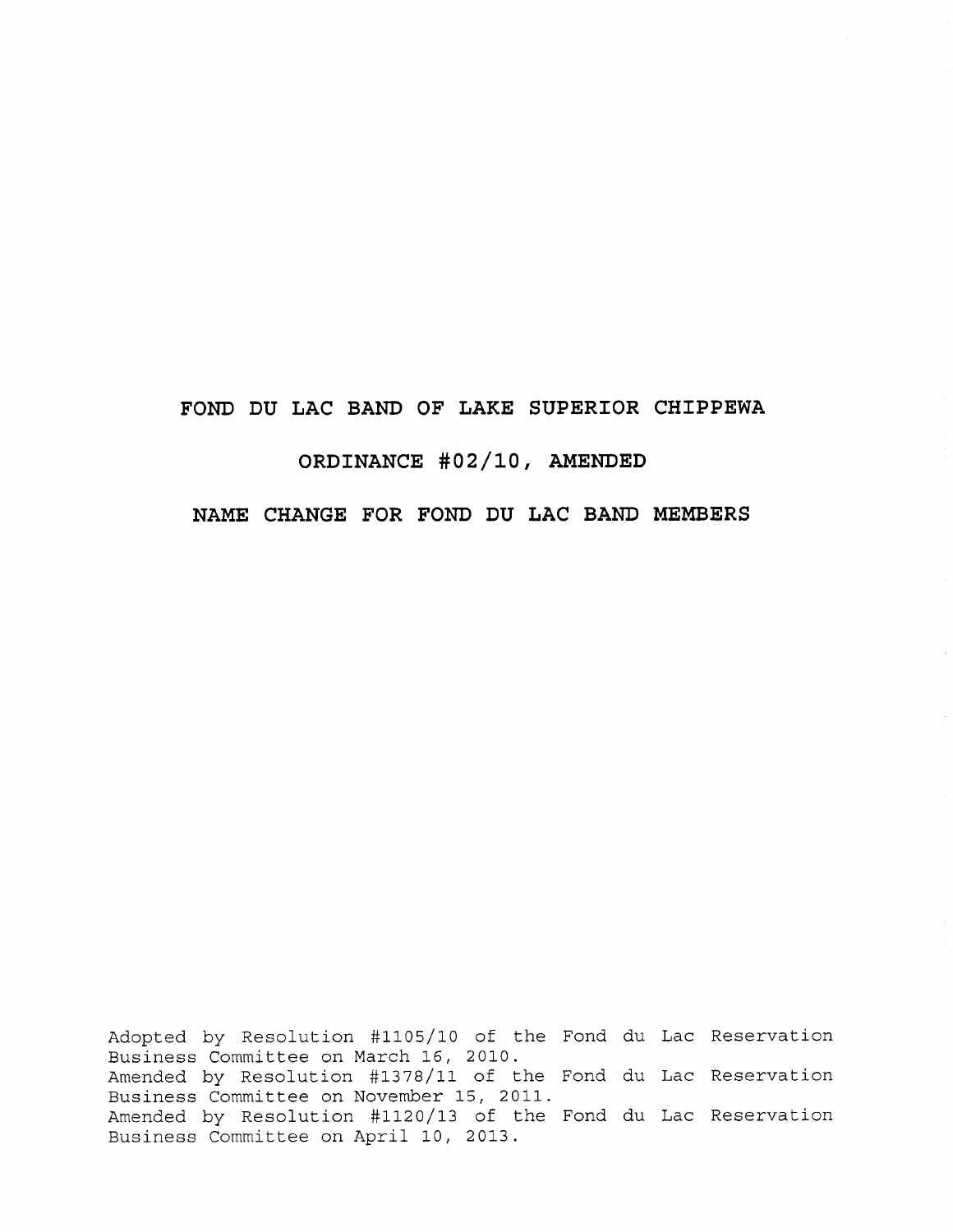# **TABLE OF CONTENTS**

| CHAPTER 1 | AUTHORITY, FINDINGS, PURPOSE 1           |                |
|-----------|------------------------------------------|----------------|
| CHAPTER 2 | DEFINITIONS                              | $\overline{2}$ |
| CHAPTER 3 | PROCESS FOR ESTABLISHING A NAME CHANGE   | 3              |
| CHAPTER 4 | EFFECTIVE DATE, AMENDMENTS, SEVERABILITY | $\overline{7}$ |
|           | CERTIFICATION 7                          |                |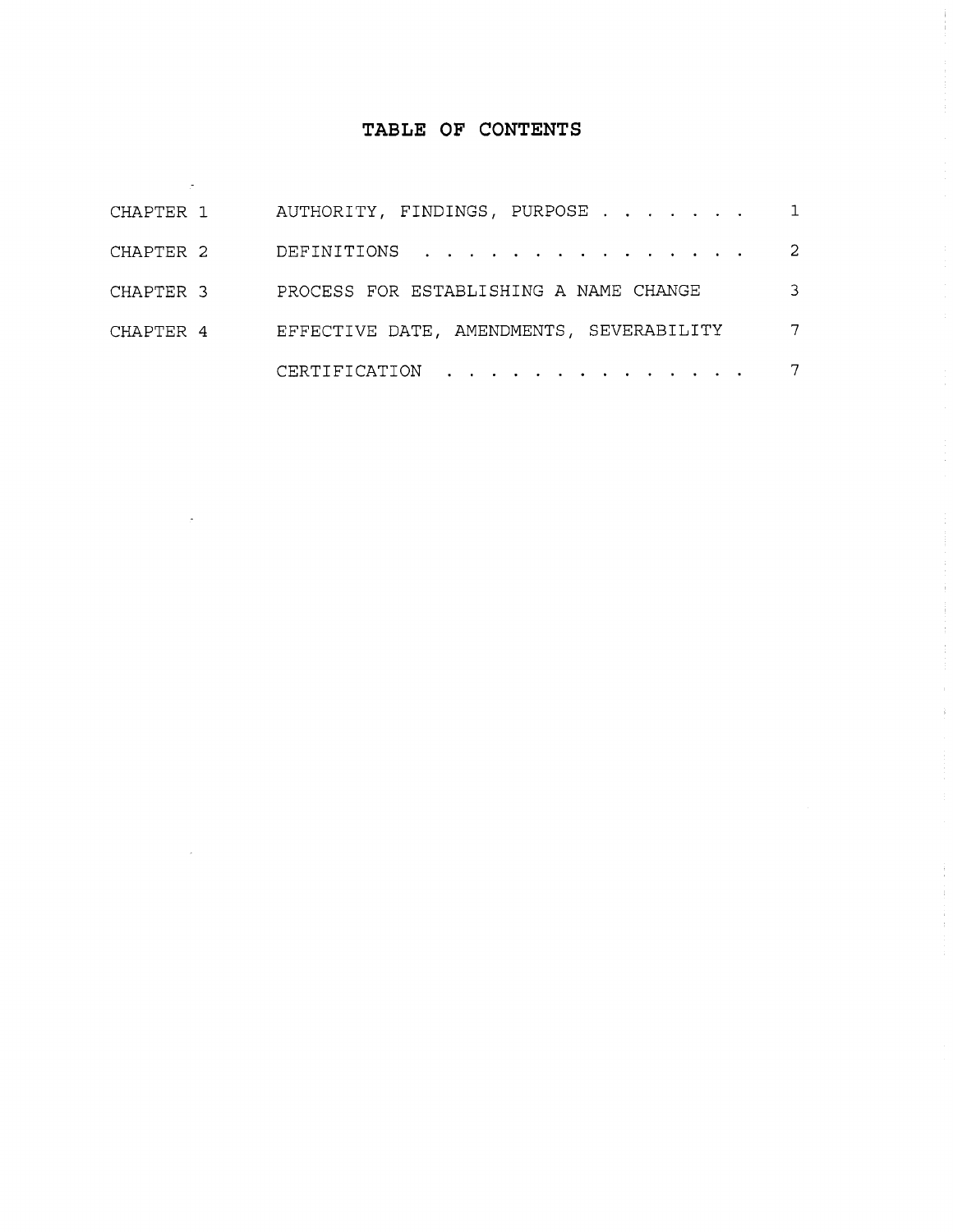#### **FOND DU LAC BAND OF LAKE SUPERIOR CHIPPEWA**

### **ORDINANCE #02/10, AMENDED**

#### **NAME CHANGE FOR FOND DU LAC BAND MEMBERS**

#### **CHAPTER 1**

#### **AUTHORITY, PURPOSE AND SCOPE**

### **Section** 101 **Authority**

This Ordinance is enacted by the Fond du Lac Reservation Business Committee pursuant to the inherent sovereign authority of the Fond du Lac Fond du Lac Band of Lake Superior Chippewa, as reserved under the Treaty of LaPointe, 10 Stat. 1109, and as recognized under Section 16 of the Indian Reorganization Act, 25 U.S.C. § 476; Article VI of the Revised Constitution of the Minnesota Chippewa Tribe; Section 106 of the Fond du Lac Civil Code, FDL Ord. #04/02; and under the common law of the United States.

#### **Section 102 Findings and Purposes**

The Fond du Lac Reservation Business Committee finds that there is a need to establish a Band law authorizing and governing name changes within the Fond du Lac Reservation for enrolled members of the Fond du Lac Band.

### **Section 103 Reservation of Rights**

The Reservation Business Committee reserves the right to amend or repeal all or any part of this Ordinance at any time. There shall be no vested private right of any kind created by this Ordinance. All the rights, privileges, or immunities conferred by this Ordinance or by acts done pursuant thereto shall exist subject to<br>the powers of the Fond du Lac Band. Wothing in this Ordinance the powers of the Fond du Lac Band. shall be construed to constitute a waiver of the sovereign immunity of the Fond du Lac Band or a consent to jurisdiction by any government or forum not expressly authorized to exercise jurisdiction under this Ordinance.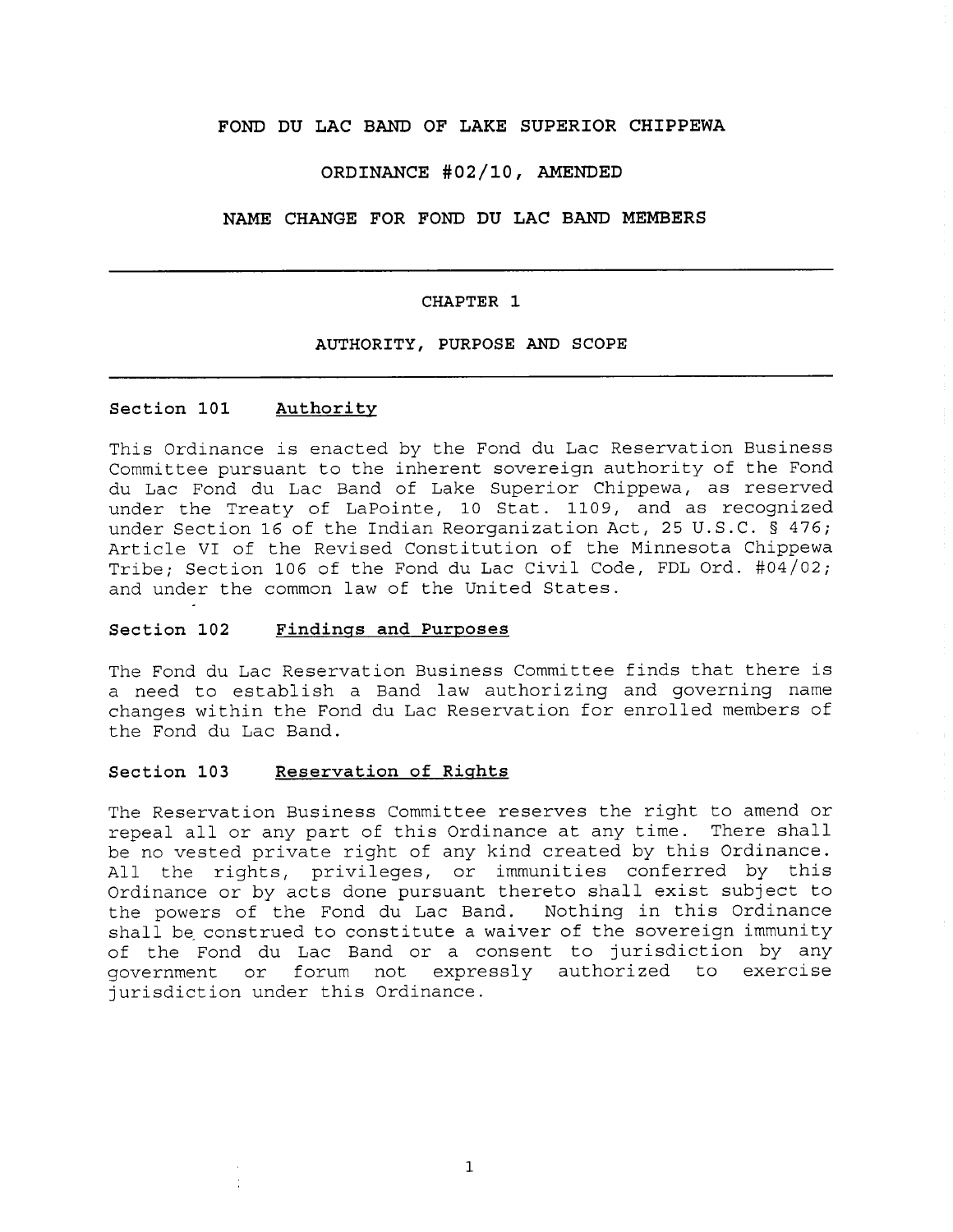### **CHAPTER 2**

### **DEFINITIONS AND INTERPRETATION**

#### **Section 201 Definitions**

For the purposes of this Ordinance, the following definitions shall apply:

- **(a) "Band"** means the Fond du Lac Band of Lake Superior Chippewa.
- **(b) "Court Clerk"** or **"Clerk"** shall mean the Clerk of the Tribal Court.
- **(c) "Judge"** shall mean the presiding judge of the Fond du Lac Tribal Court.
- **(d) "Reservation Business Committee or "RBC"** means the governing body of the Fond du Lac Band of Lake Superior Chippewa.
- **(e) " Tribal Court"** or **"Court"** shall mean the Tribal Court of the Fond du Lac Band of Lake Superior Chippewa."

#### **Section 201 Interpretation**

The provisions of this Ordinance shall be interpreted in a manner which gives plain effect to its terms and purposes, and to avoid unnecessary conflicts of law.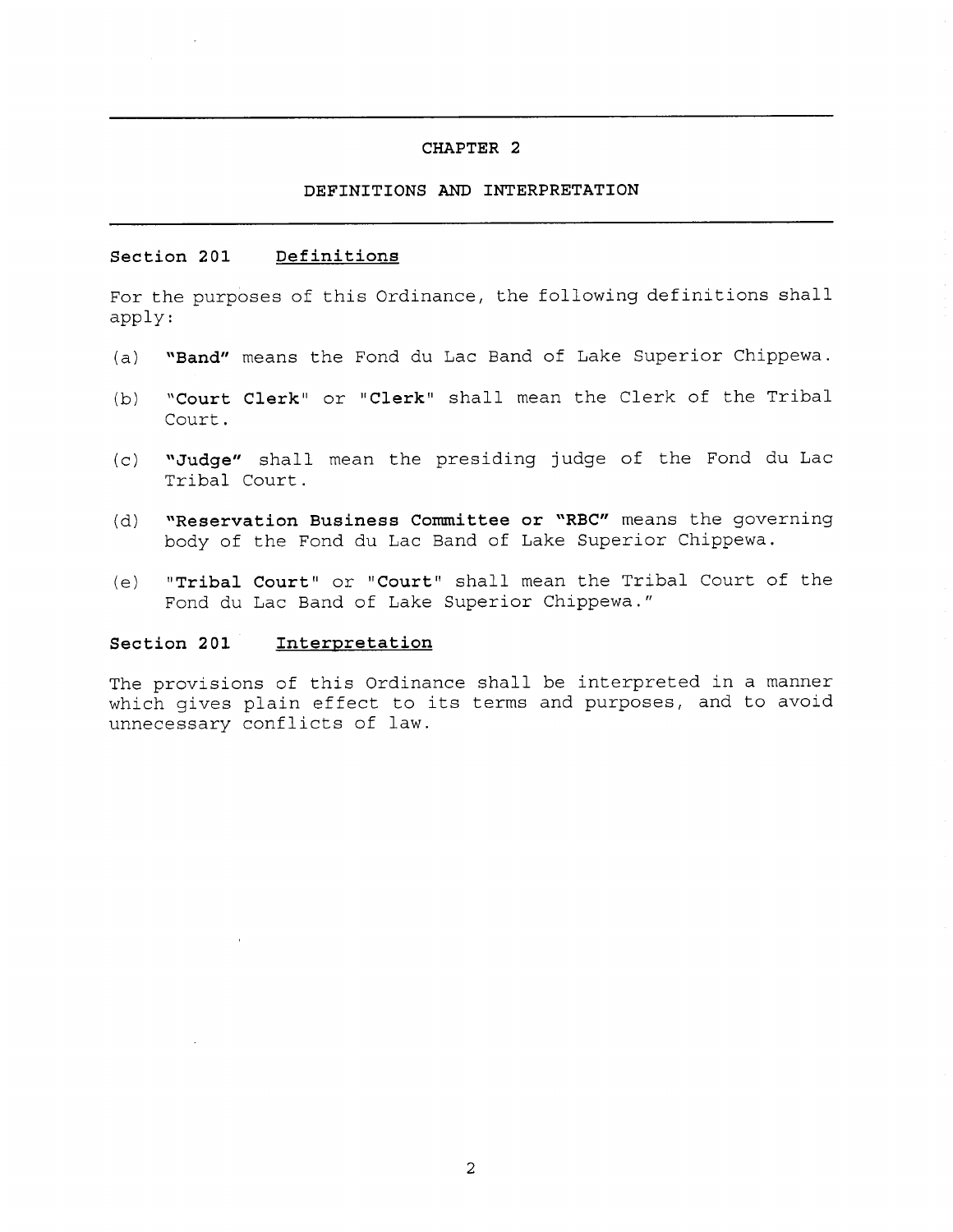### **CHAPTER 3**

#### **PROCESS FOR ESTABLISHING A NAME CHANGE**

## **Section 301 Requirements for a Petition to Obtain a Change of Name**

- a. All applications for Change of Name must be made to the Tribal Court by petition signed by the applicant. If the petition is for a person under 18 years of age, it must be signed by one (1) of the parents or, if the parents are deceased or have been deprived of custody by a court of competent jurisdiction, by the minor's legal guardian.
- b. The petition shall include the following:
	- (1) Place of birth and residence;
	- (2) Present name;
	- (3) Name proposed;
	- (4) Reason for the Change of Name;
	- (5) If neither parent is living, the petition shall also name the nearest known relatives of the first degree and their place of residence;
	- (6) If the person is under 18 years of age, and the petition is signed by only one parent, it must include the address, if known, of the other parent;
	- (7) The petition shall also state whether the person has petitioned and been granted a Change of Name, by the Tribal Court, within the past twelve (12) months; and
	- (8) The petition shall include a statement that the name change is not being sought with fraudulent intent.
- c. The petition must be accompanied by at least one of the following in order to verify the applicant's age:
	- (1) Certified copy of a birth certificate;
	- (2) Valid driver's license;
	- (3) Unexpired passport;

3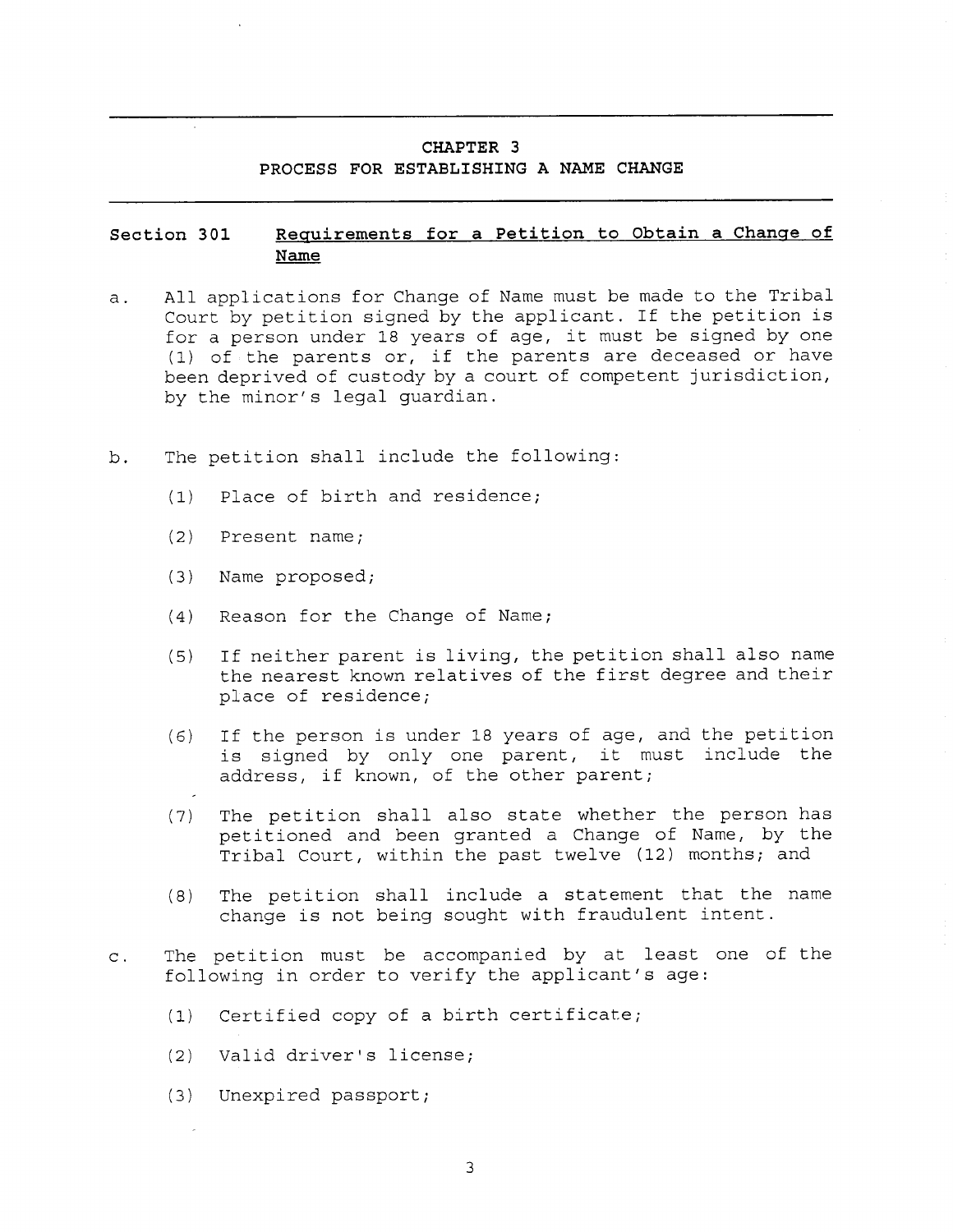- (4) A certified copy of a baptismal certificate;
- (5) Tribal Identification Card; or
- (6) If none of the above is available, an affidavit witnessed<br>by the Band Enrollment Officer attesting to the by the Band Enrollment Officer attesting to applicant's age.

The Court shall collect a fifty dollar (\$50.00) fee for the filing of a petition.

d. The Clerk of the Court shall direct the applicant to serve a copy of the Notice of Name Change on any former spouse to whom an obligation exists under a Decree of Divorce. Additionally, in the case of a minor, if any of the child's parents or legal guardians did not sign the application, the applicant must serve a copy of the Notice of Name Change on the non-signing parents and legal guardians at least four (4) weeks before the hearing scheduled pursuant to Section 305. Proof of service shall be filed with the Court in accordance with the Fond du Lac Civil Code, FDL Ord. #04/92.

#### **Section 302 Order Granting Petition**

- a. After the filing of the petition, proof of service and verifying the age of the applicant, the Tribal Court shall issue an Order granting the request for a Change of Name, unless:
	- (1) The notice appears faulty;
	- (2) The Court has reason to believe the name change is being sought with fraudulent intent; or
	- (3) An objection is filed under Section 306.
- b. The Clerk of Court shall cause notice of the name change to be published in the next edition of the Fond du Lac Band newspaper.

#### **Section 303 Notice to the Band Enrollment Office**

Upon issuance of the Order, the Clerk of Court shall submit a certified copy to the Band Enrollment Office to be placed in the Band member's file. The Enrollment Office shall change the name on the file to the new name of the Band member, and shall also notify the Minnesota Chippewa Tribe Enrollment Officer of such change. New tribal identification cards shall be issued and the Band member shall surrender all old Band or tribal identification cards.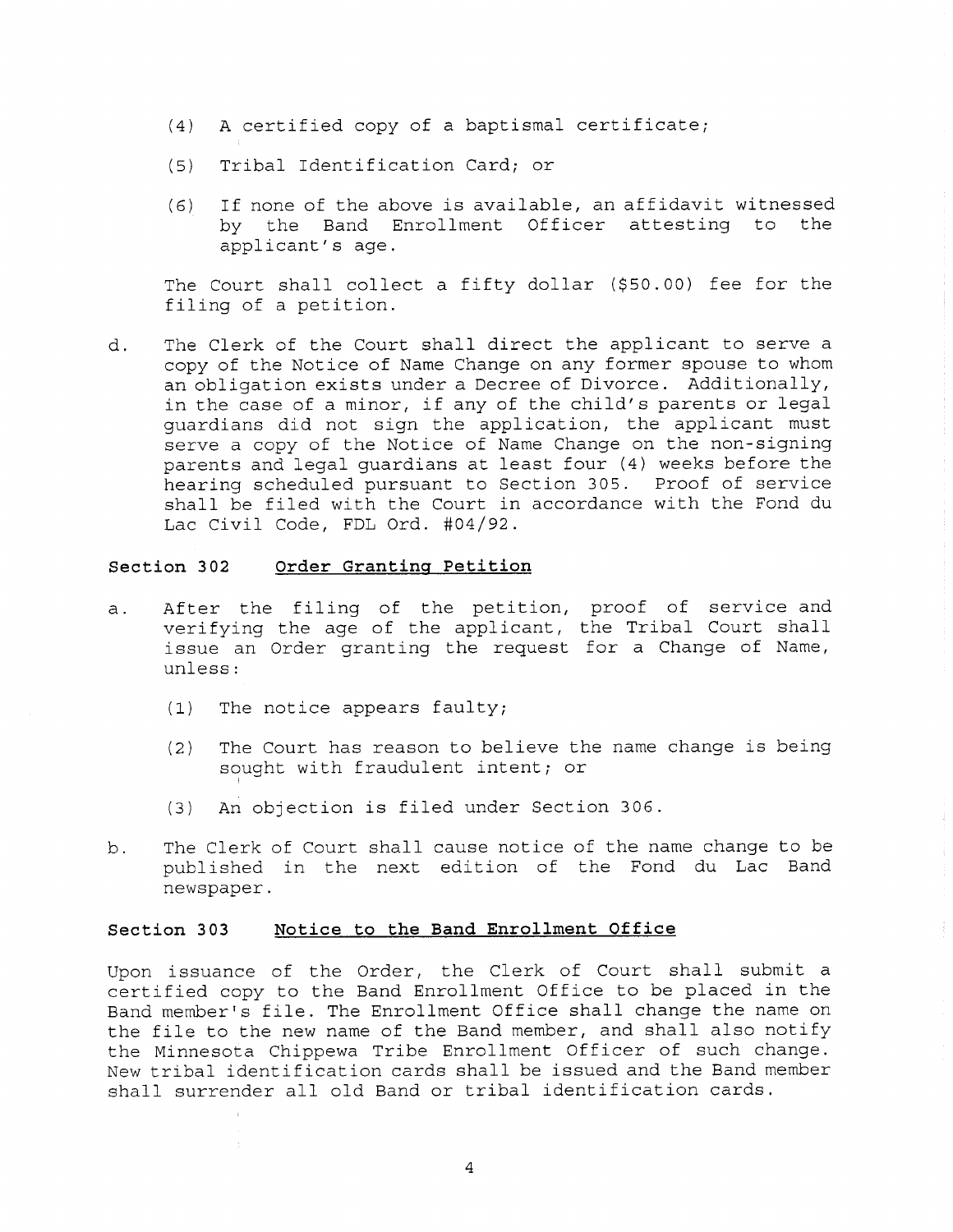#### **Section 304 Faulty Notice**

The Tribal Court may order any correction in a Notice of Proposed Change of Name and any addition to a list of creditors to be notified that it may deem necessary. If the Court has reason to believe that any creditor has not been notified, it may order the applicant to file a credit report with the Court at the applicant's expense. In the event the Tribal Court orders corrections or additions, the notice period shall begin upon the applicant's sending to the Court copies of the corrected notice or proof of service.

#### **Section 305 Minors: Order to Show Cause**

- a. When a petition is filed on behalf of a minor Band member, the Court shall issue an Order reciting the filing of the petition, the name of the person for whom filed and the proposed name. The Order shall direct any parent, guardian or relative of the first degree interested in the matter to appear before the Court, at a time and place specified not less than four (4) nor more than eight (8) weeks from the date of the Order, to show cause why the petition for Change of Name should not be granted.
- b. If the parents are deceased, or have not consented to the Change of Name, the person shall cause a copy of the Order to Show Cause to be published in the Fond du Lac newspaper and/or such other newspaper of general circulation as the Court shall prescribe. Proof must be made to the satisfaction of the Court of such publication at the time of the hearing.

#### **Section 306 Hearing**

A petition filed on behalf of a minor shall be heard at such time as established by the Tribal Court. Objections may be filed by any interested person specified in Section 305(a). At the hearing, the Court may examine under oath, the minor child, petitioner, objectors, or others who have demonstrated an interest in the petition. The Court may exclude from any conference with the child, all other persons except a representative of the parents or legal guardian if it finds that to do so would be in the best interests of the child.

The Court shall then issue an Order Changing the Name or dismissing the application, as deemed just and proper based on evidence presented. In all cases, the Court shall act in the best interests of the minor.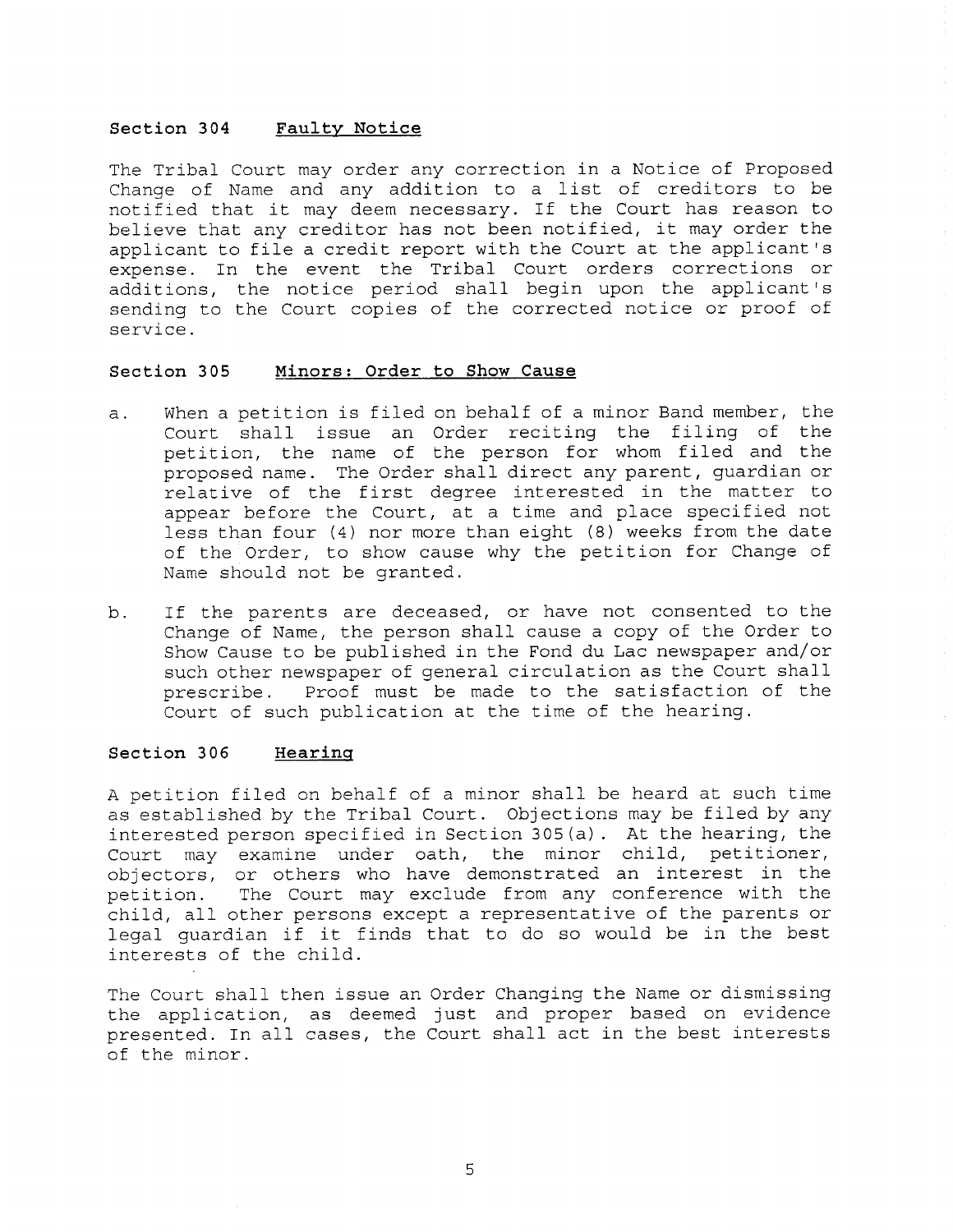#### **Section 307 Automatic Change of Name**

An adult Band member may change their married name back to their birth name at any time. No hearing, service of process, or publication is required. The Court shall issue an Order granting the request upon filing of the application.

### **OSection 308 Frequency**

 $\sim$ 

The Tribal Court shall grant no more than one (1) Change of Name to a Band member within any two (2) year period.